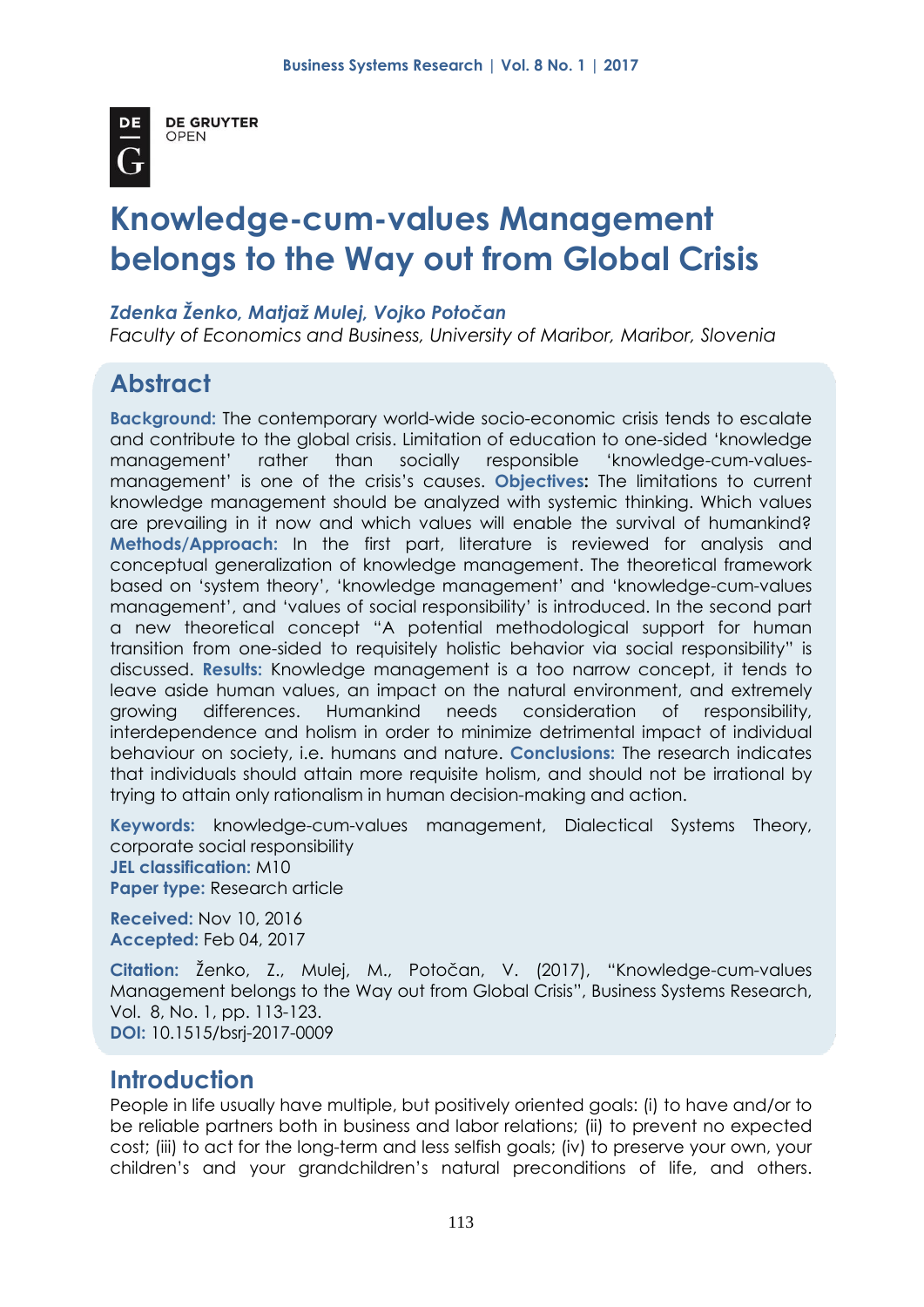However, the most influential humans and organizations seem to choose the opposite: the arm race and related business generate huge profits, influencing large number of human losses and migrants. This means that some most influential actors do not take into account social responsibility, i.e.: holism, interdependence and responsibility, which the current humankind has chosen as the crucial preference by passing ISO 26000 (ISO, 2010) etc. (see e.g. Mulej et al., 2013d; Ženko et al., 2013a; Mulej et al., 2013a; Mulej et al., 2016; Mulej et al., 2014; etc.). Their knowledge might be very professional, but one-sided, if their values let them behave as they do, causing the recent world-wide socio-economic crisis from 2008 by promotion of monopolies under the label of free market.

On one hand humankind created United Nations in order to never repeat the terrible period with two world wars and the global depression between them (1914- 1945). But the most influential persons and organizations have obviously forgotten about that and the L. v. Bertalanffy's warning, that he expressed as creator of Systems Theory (right after that period that he had experienced WWII). He believed that the fate of the world depends from the possibility of adoption by humanity of a new set of values, which are based on the general systems Weltanschauung (= worldview). Bertalanffy wrote, that we are seeking another *basic outlook of the world as organization* (Davidson, 1983, quoted from: Elohim, 1999, in Mulej et al., 2013b).

Hence, humankind needs systemic requisitely holistic behavior that includes thinking and feeling, reaching beyond the one-sided knowledge management. A clear case of an influential limitation to knowledge management: Mazour, Chumakov, and Gay (2003), defined the Globalization in the "Global Studies Encyclopedia", : »Globalization is amalgamation of national economies into united world system based on rapid capital movement, new informational openness of the world, technological revolution, adherence of the developed industrialized countries to liberalization of the movement of goods and capital, communicational integration, planetary scientific revolution, international social movements, new means of transportation, telecommunication technologies and internationalized education«, (quoted from: Ečimović et al., 2016). – Humans and nature are not visible.

Knowledge management is a too narrow concept; it tends to leave aside human values and other emotions, impact over the humankind's natural environment, the extremely growing differences (and their consequences, such as migrations around the world). The given situation requires transition to 'knowledge-cum-values management' exposing interdependence of these two crucial human attributes. The transition needs some bases, process and methodological support. They are briefed here.

We live in a globalized world. The above addressed dilemmas are open and crucial for survival in this world; the daily press is publishing the warnings, many wars are going on, migrants are around in tens of millions, millions are dying due to hunger, unhealthy water and air, nearly a hundred million people need international aid to survive; etc. There is as much knowledge around as never before. Obviously, it is too one-sided to cause good life. The research question hence reads: how can one link human knowledge and values to accomplish the requisite holism instead of the prevailing dangerous one-sided behavior.

As the research method we used in the first part analysis of literature for conceptual generalization. The theoretical framework is based on dialectical system theory as a methodology of requisite holism of interdisciplinary creative cooperation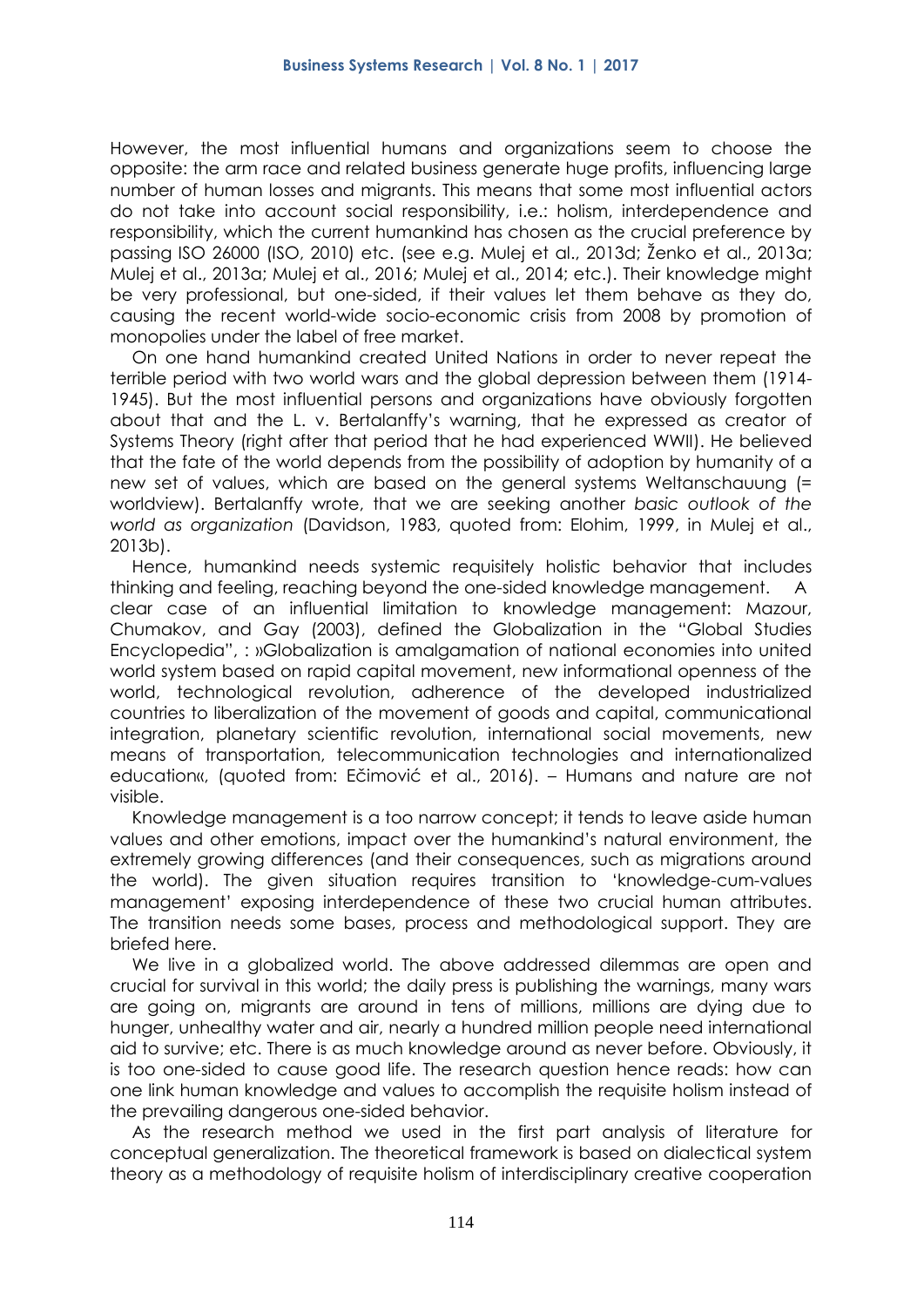in human work. The theoretical concepts of knowledge management and knowledge-cum-values management, importance of values, and social responsibility are introduced. In the second part a new theoretical concept "A potential methodological support for human transition from one-sided to requisitely holistic behavior via social responsibility" is discussed.

# **Literature review**

#### *Knowledge management and knowledge-cum-values*

#### *management*

For methodological approach we have used conceptual generalization in the first part of research. The theoretical framework based on 'system theory', 'knowledge management' and 'knowledge-cum-values' management, values of social responsibility is introduced for the goal of this research. In the second part a new theoretical concept "A potential methodological support for human transition from one-sided to requisitely holistic behavior via social responsibility" will be discussed.

Another modern idea the "new economy", addressing economics of surviving and sustainable development of modern societies and their organizations does not address Knowledge-cum-Values either (Leydesdorff, 2006; Carayannis et al., 2009; Howkins, 2001; Dubina et al., 2012; Leiponen et al., 2010; Korten, 2009; Lafley et al., 2010; Ralston et al., 2011; Ralston et al., 2014). Closer might be discussions regarding the importance of knowledge and education for necessary reliance of intellectual capabilities for development of knowledge-intensive activities (Drucker, 1969; Powell et al., 2004; Mandel et al., 2016*).* Several authors expose importance of co-evolution between knowledge, innovation and creativity (Peterman et al., 2003; Carayannis et al., 2014; Potočan et al., 2014; Rašič, 2015; Zore, 2015).

Similarly, management studies about utilization of "new economy" in organizations do not address knowledge-cum-values (Teece, 1998; Botsaris et al., 2016; Kaufman, 2015). Researches rather emphasized importance of the "developers of knowledge" for economic growth and welfare of society (Drucker, 1969; Carayannis et al., 2009; Tidd et al., 2009; Carayannis et al., 2014; Kuratko, 2016). But Camelo-Ordaz et al. (2012) exposed influence of entrepreneurs' demographic attributes and human values about innovation success in creative small firms.

#### *The role of values in the human work process*

The work process makes humans differ from other living beings. It requires and develops rational behavior for humans to survive, but life shows the rational and irrational human attributes' interdependence, like right and left part of brain, in management of human activities. In Mulej's 'Dialectical Systems Theory' as a methodology to support the requisitely holistic behavior this process is summarized as shown in Table 1.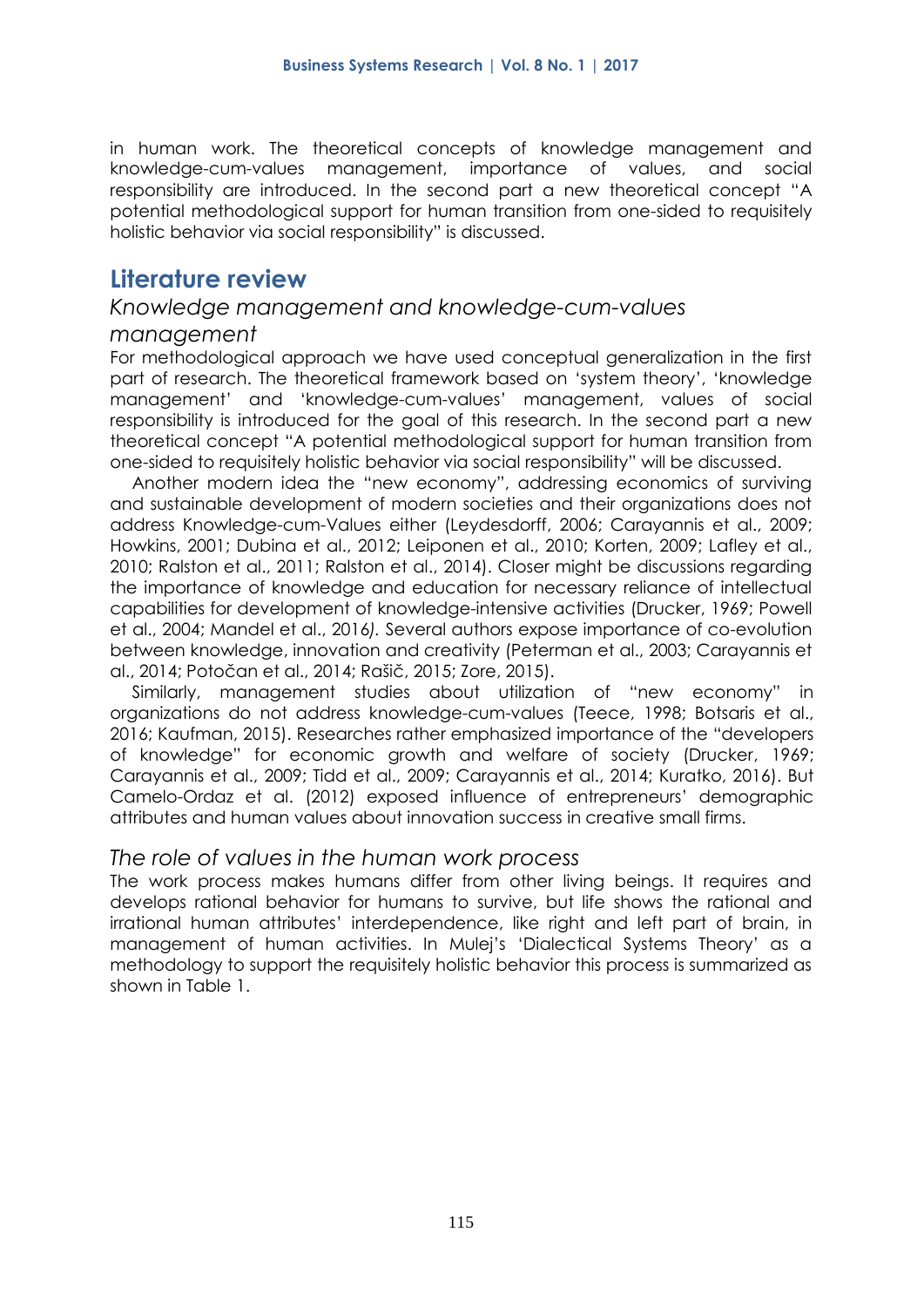*Table 1*

*The law of hierarchy of succession and interdependence, applied to the work procedure in general*

**→ External influences, preconditions, circumstances + ones' own knowledge-cumvalues → → Perceived influences, preconditions and circumstances → → Definition and development of starting points as requisitely holistic system → The external starting points, part 1: objective / outer needs**  $\leftrightarrow$  The subjective starting points for the The external given case: ↔ 1. Values and other emotions (what for? preference) 2. Knowledge on contents of what & why? 3. Knowledge on methods of how & why? 4. Talents starting points, part 2: objective / outer possibilities The dialectical system of essential viewpoints **→ →** The selected viewpoint/s **→ → Selection of the perceived objective need & perceived objective possibilities → → Selection of preferential needs & corresponding possibilities →** → **Definition of well, i.e. requisitely holistically grounded, not merely desired! objectives/goals: What do we want (with good reason/s)? → → Definition of tasks system/s: What do we have to do in order to attain objectives/goals? → → Definition of work procedures for every task: How must we proceed to perform? → → Operation: performing all the tasks according to the procedures prescribed/foreseen → → Results comparable to tasks, each of them contributing to attainment of objectives/goals → → Influence over the foregoing phases of the process where needed (returning to the beginning of the entire process or to a phase of it) →** *Source:* Authors' illustration prepared and updated from (Mulej, 1979 and 2013)

Table 2 summarizes how values of the influential person become more or less general and direct the human practical behavior (Mulej et al., 2009, Mulej et al., 2013a, Ženko et al., 2013b).

*Table 2*

*Interdependence of values, culture, ethics, and norms*

| <b>Individual with knowledge</b><br>interdependent values             | $\rightarrow$ Culture as values shared by many                                       |
|-----------------------------------------------------------------------|--------------------------------------------------------------------------------------|
|                                                                       |                                                                                      |
| Norms as prescribed ethics about<br>right and wrong in a social group | $\leftarrow$ Ethics as prevailing culture about right<br>and wrong in a social group |
| Source: Authors' illustration                                         |                                                                                      |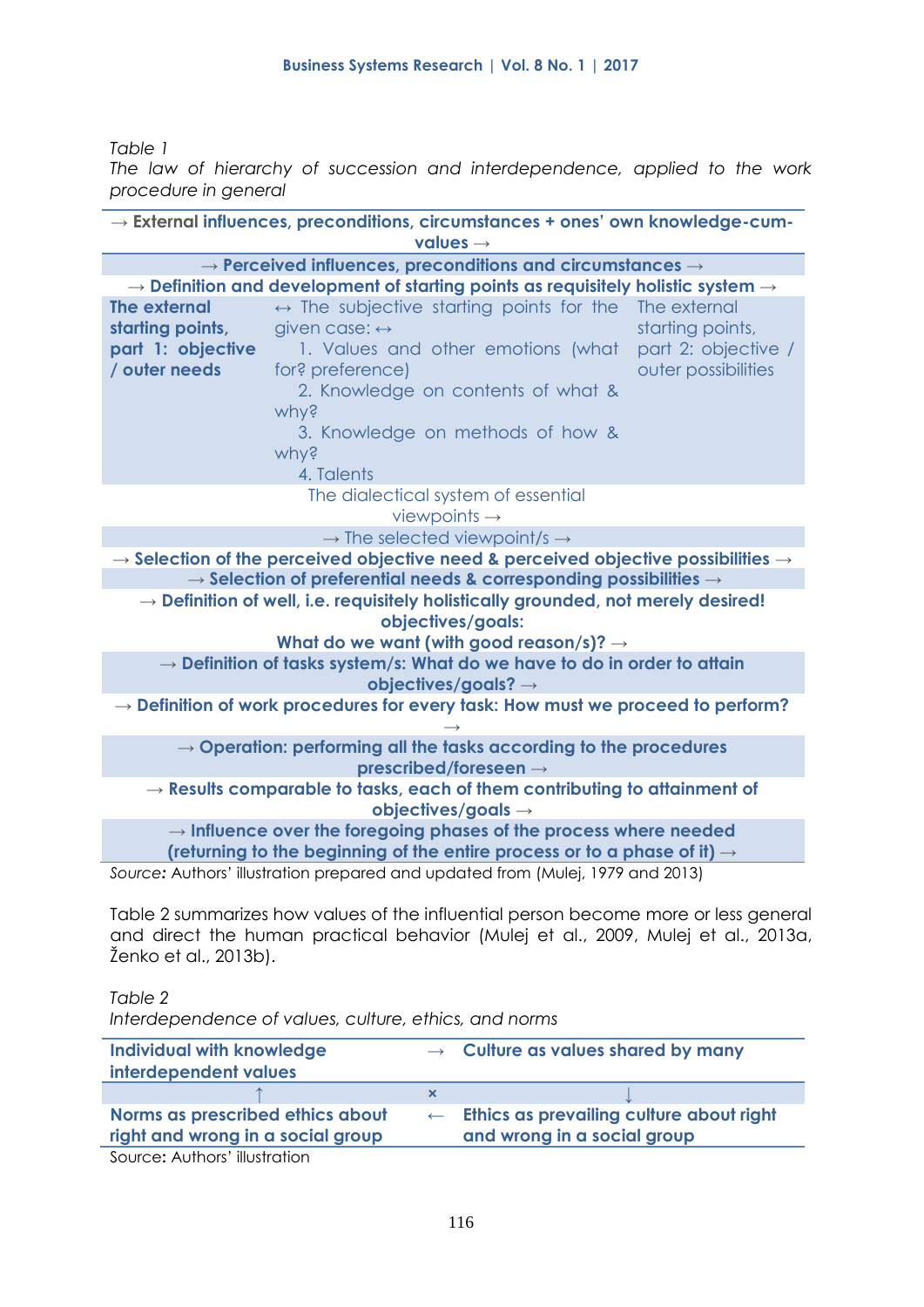The point of consideration of knowledge-cum-values management instead of knowledge management lies in the necessary transition from one-sided consideration of humans to the requisitely holistic one, which prevents the crucial oversights better than a one-sided one, while a real, i.e. total holism cannot be reached.

In practice, values are very crucial: they do depend on knowledge, but they also influence knowledge, all the way to the selection for which purpose a given knowledge is applied.

#### *Dialectical Systems Theory*

Dialiectical Systems Theory (DST) matches criteria of requisite holism (Mulej et al., 2013a). The three relations in DST are: (i) The law of requisite holism, (ii) The law of entropy, and (iii) The law of hierarchy of succession and interdependence.

*The three elements* in DST are: (i) *The ten guidelines defining the subjective starting points* (values and other emotions, knowledge on contents, and knowledge on methods, as a dialectical system) aimed at making humans go for creativity and holism rather than for routine-loving and one-sided behavior; (ii) *The ten guidelines on assuring the agreed policy to survive in later steps of the working process* (in which several more narrowly specialized and routine-loving persons normally enter the stage); and (iii) *A methodology of creative cooperation* aimed at making DST viable in the daily practice as an informal systems-thinking by a shared framework programming and executing of the human creative activities (e.g., our own method called USOMID in Slovene acronym).

#### *Adam Smith as the crucial author of the economic theory*

Adam Smith wrote the "Theory of Moral Sentiments" (1759) firs and later on his book "An Inquiry into the Nature and Causes of the Wealth of Nations" (1776). He was a professor of ethics and moral and presumed that ethics of altruism would help people to overcome their natural selfishness, which makes them forget solidarity and interdependence, if they experience that narrow individualism might help them better than solidarity.

Even today many people consider altruism less appealing. But today we can replace it, in the very competitive business world with values culture ethics and norms (VCEN) of interdependence. In practical life we can recognize it as creditworthiness and trustworthiness and credibility and reliability – for clear economic reasons (Ženko et al., 2013b).

Adam Smith's 'invisible hand' does not express one-sidedness of the business partners: reliable partners keep their partners, who return again and again to do business and generate profit with relatively low cost and effort that is smaller than the effort to find new high-quality employees, suppliers, buyers and other partners, than the strikes, the illness, the poor productivity, or absenteeism, presentism, consequences of monopolies, both on the part of governments and enterprises, etc. They behave in interdependence and with long-term views, e.g. in customer fidelity.

### **Discussion**

#### *Reflection of the above findings in social responsibility*

Systems theory has many versions (François, 2004). Many of system theories consider only selected parts of reality from their selected viewpoints. Thus, many of them, although useful and beneficial, deviate from the basic difference of systems theory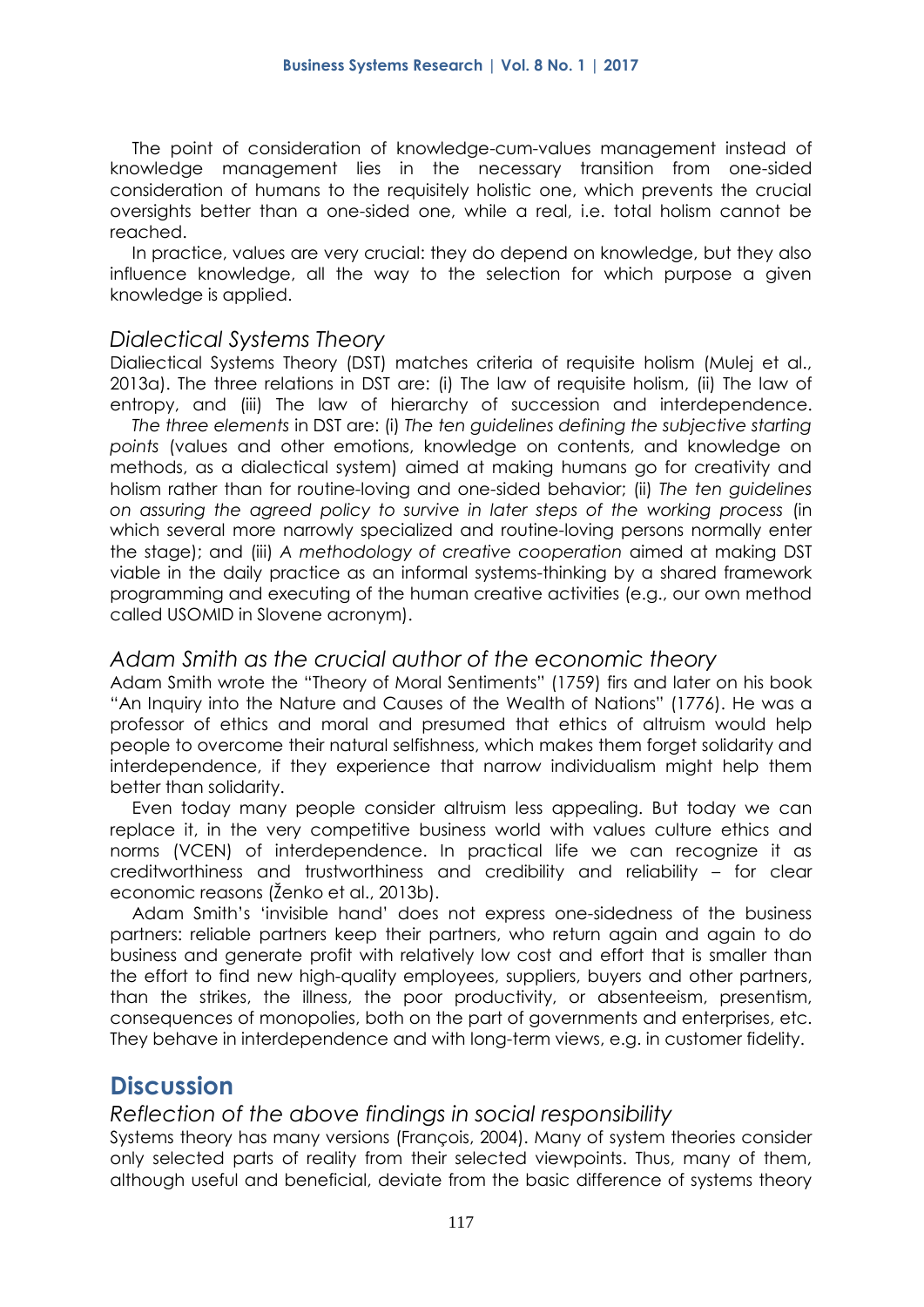and cybernetics from the traditional sciences and practices: to fill in the gap in human knowledge and values resulting from oversights caused by overspecialization and lack of inter-disciplinary creative cooperation (Bertalanffy, 1951/1968, edition 1979; Wiener, 1948, edition 1985). Thus, creative cooperation leads toward the requisite holism as the solution for humankind to never repeat the world wars and big recession of 1914-1945. Now, a similar dangerous crisis is here, as the daily press reports. Solution requires requisitely holistic management of human knowledge and values.

In order to overcome the present global social and economic crisis, humankind must overcome two types of crisis: (1) oversights due to the narrowly specialized and poorly cooperating persons' non-systemic behavior and its management; (2) overspecialization inside systems theory and cybernetics causing fictitiously systemic behavior and its management.

For four decades, we have been offering a solution by Mulej's Dialectical Systems Theory (Mulej, 1974; Mulej et al., 2013; many publications between them and latter) with many thousands of successful cases of applications. Though, our cases were more often local than global.

Now, a new solution is offered on the world-wide level: (corporate) social responsibility that supports systemic behavior (not thinking only), informally (ISO 26000 standard, by ISO, 2010); it covers all topics of human activity and exposes seven principles of systemic behavior.

ISO standard 26000 (ISO, 2010) includes the requirement of a *holistic approach, which is* based on *interdependence. This standard* includes seven content areas: (1) organization, management and governance, (2) human rights, (3) labor practices, (4) environment, (5) fair operating practices, (6) consumer issues, and (7) community involvement and development.

This requirement of holistic approach in this standard is supported by the seven principles: A. Accountability, B. Transparency, C. Ethical behavior, D. Respect for stakeholder interests, E. Respect for the rule of law, F. Respect for international norms of behavior, and G. Respect for human rights (ISO 2010: 10-14).

European Union (2011) supports social responsibility as responsibility of an individual for her/his impact over society. European Union recommends its member states and enterprises to be role models and act socially responsible. All these contents link two crucial terms from the (Dialectical) Systems Theory: interdependence, and holism. They crucially change the prevailing current VCEN practices.

Obviously, an innovation of values by knowledge-cum-values management is demanded. It should receive methodologically support.

#### *A potential methodological support for human transition from onesided to requisitely holistic behavior via social responsibility*

With social responsibility VCEN become important for companies not only since they are required by regulations and laws, but because they recognize their competitive advantage with their more requisitely holistic business. Methodologically, we have selected and combined two methods for creative thinking and decision making: The Six Thinking Hats of De Bono and USOMID' as summarized in Table 4. De Bono's methods for 'parallel thinking' and method 'Six Thinking Hats' support lateral way of thinking and cooperative behavior (De Bono, 2005, 2006, 2015).

Six thinking hats have each a different color that represents a diferetn way of thinmking. They should be applied in phases. All participants use the same hat at the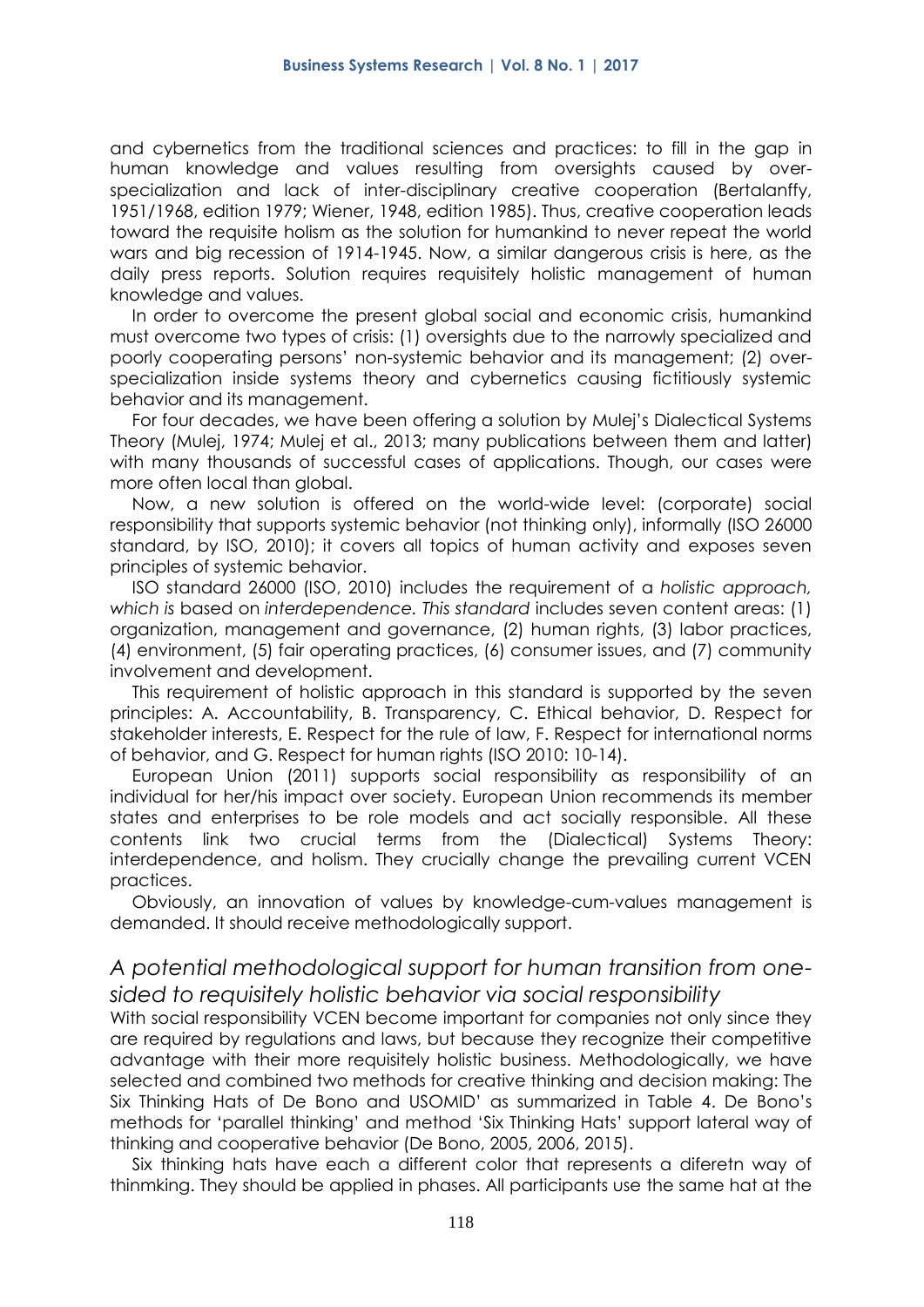same time in the same phase, and then all switch to another hat and a new way of thinking. First blue hat encourages thinking about organization, control of the process, discipline. Questions are what topic to discuss, what we want to achieve… Next can be white (neutral) hat encouraging objective facts, information about what is known with no interpretation. Red hat allows expressing feelings, emotions, views, intuition without explaining why, or justification. Yellow hat encourages optimistic thinking, search for benefits, advantages of proposals, search for implementation ways, constructive approach. Black hat allows negative thoughts, being cautions, expressing doubt, weak points, critique, potential problems, disadvantages, negative sides. Green hat represents energy and encourages novelty, creation, ideas, alternatives, possibilities to solve all problems. The end blue hat includes reading of results, necessary conclusions.

They can help governors and managers to run their region and organizations with requisite holism and hence successfully (see Mulej et al., 2013a, for details and references).

*Table 4*

Synergy of USOMID/SREDIM and Six Thinking Hats methodologies in procedure of USOMID

| <b>SREDIM</b><br><b>Phases</b><br><b>USOMID</b><br><b>Steps</b><br>Inside<br><b>SREDIM</b><br><b>Phases</b> | 1.<br>Select<br>problem /<br>oppor-<br>tunity to<br>work on in<br>an<br><b>USOMID</b><br>circle | 2. Record<br>data<br>about the<br>selected<br>topic (no<br>'Why') | 3. Evaluate<br>recorded<br>data on the<br>topic ('Why<br>is central') | 4. Determine<br>and develop<br>chosen<br>solution/s to<br>the topic | 5.<br>Imple-ment<br>chosen<br>solution to<br>the topic in<br>reality | 6. Maintain<br>implemen-<br>ted solution<br>for $\alpha$<br>requisitely<br>long term |
|-------------------------------------------------------------------------------------------------------------|-------------------------------------------------------------------------------------------------|-------------------------------------------------------------------|-----------------------------------------------------------------------|---------------------------------------------------------------------|----------------------------------------------------------------------|--------------------------------------------------------------------------------------|
| 1. Individual<br>brain-writing<br>by all in the<br>organisational<br>unit / circle                          | All 6 hats                                                                                      | White hat                                                         | All 6 hats,<br>red, black,<br>yellow,<br>green first<br>of all        | All 6 hats, red,<br>black, yellow,<br>green first of<br>all         | All 6 hats in<br>prepara-<br>tion of<br>imple-<br>mentation          | All 6 hats in<br>prepara-<br>tion of<br>mainte-<br>nance                             |
| Circulation<br>2.<br>notes for<br>Оf<br>additional<br>brain-writing<br>by all                               | All 6 hats                                                                                      | White hat                                                         | All 6 hats,<br>red, black,<br>yellow,<br>green first<br>of all        | All 6 hats, red,<br>black, yellow,<br>green first of<br>Q           | All 6 hats in<br>prepara-<br>tion of<br>imple-<br>mentation          | All 6 hats in<br>prepara-<br>tion of<br>mainte-<br>nance                             |
| 3. Brain-<br>storming for<br>synergy of<br>ideas /<br>suggestions                                           | All 6 hats                                                                                      | White hat                                                         | All 6 hats,<br>red, black,<br>yellow,<br>green first<br>of all        | All 6 hats, red,<br>black, yellow,<br>green first of<br>all         | All 6 hats in<br>preparation<br>of imple-<br>mentation               | All 6 hats in<br>prepara-<br>tion of<br>mainte-<br>nance                             |
| 4. Shared<br>conclusions of<br>the circle                                                                   | All 6 hats                                                                                      | White hat                                                         | All 6 hats,<br>red, black,<br>yellow,<br>green first<br>of all        | All 6 hats, red,<br>black, yellow,<br>green first of<br>all         | All 6 hats in<br>preparation<br>of imple-<br>mentation               | All 6 hats in<br>prepara-<br>tion of<br>mainte-<br>nance                             |

Source**:** Authors' illustration, quoted for brief clarification (Mulej et al., 2013a)

A brief comment: there are six phases of the human work processes. For the requisite holism creative cooperation is necessary in all six phases. These two facts show the process as a table with 24 work steps. The application of the 'six thinking hats method' in every one of them can improve the efficiency of the process very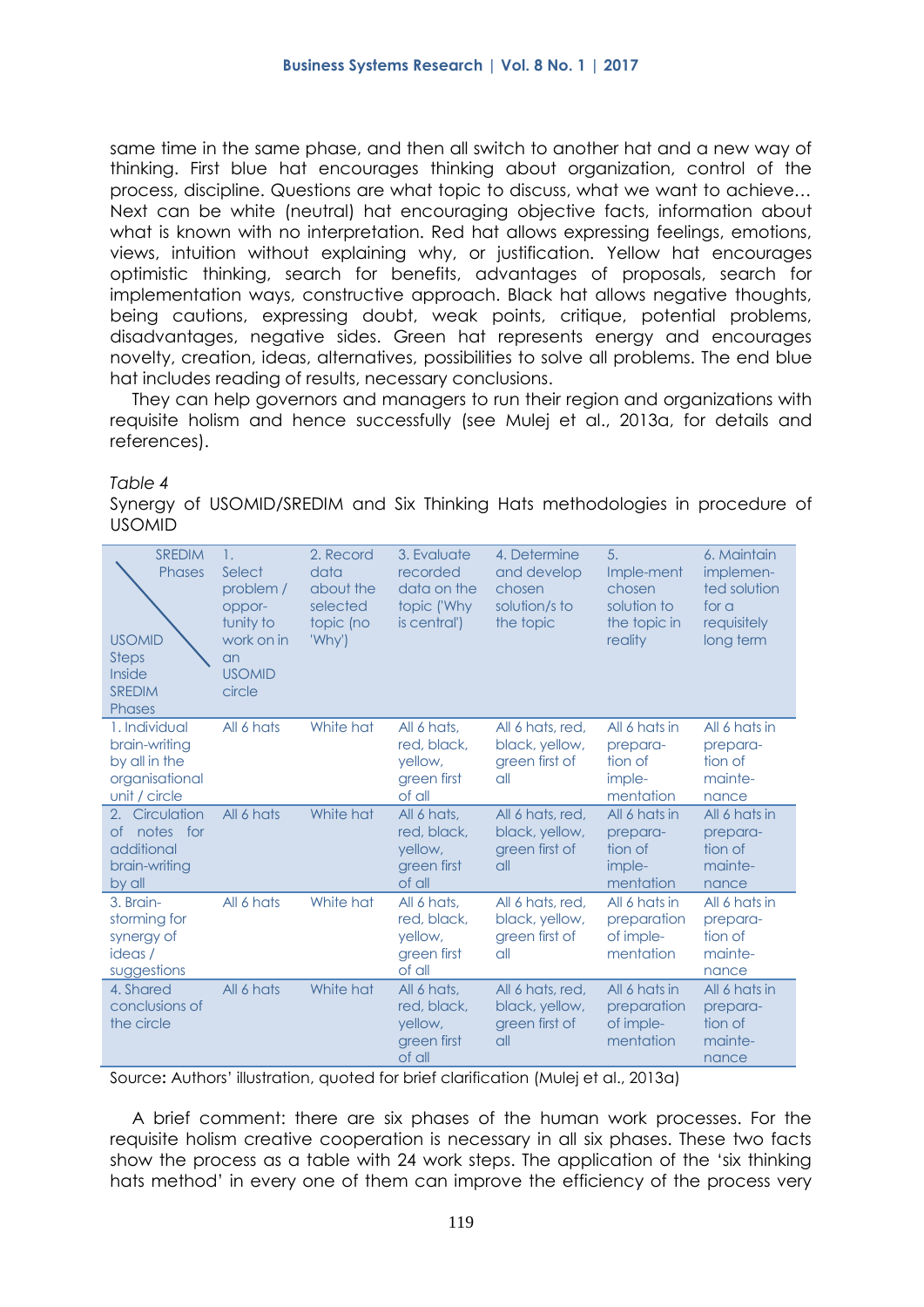much, experience says. It also helps the team members apply 'knowledge-cumvalues' rather than the too narrow knowledge management.

### **Concluding remarks**

Values and other emotions are normal human attributes, but the economic theory, except Adam Smith who was a professor of moral and ethic, tends to oversimplify its models by averages and by leaving values and emotions aside (see also: Piketty, 2015, p. 30). The literature on management theory is hardly more realistic by limiting itself to 'knowledge management' rather than the concept of 'knowledge-cum-values management'. Knowledge management is a too narrow concept; it tends to leave aside human values, impact over the natural environment, and extremely growing differences. Humankind needs consideration of responsibility, interdependence and holism in order to minimize one's detrimental impact over society, i.e. humans and nature.

To our research question: how can one link human knowledge and values to attain the requisite holism instead of the dangerous one-sidedness we have found that we can develop into applying more knowledge-cum-values management. A realistic approach requires consideration of Mulej's 'Dialectical Systems Theory' that has been applied in several thousand cases , or, maybe even better, the '(Corporate) Social Responsibility' that is an informal way to the same goal: the requisitely holistic behavior, based on VCEN of interdependence, supported with the seven social responsibility priciples from ISO 26000 and the methods of creative cooperation, like Mulej's USOMID and De Bono's 'parallel thinking' with 'Six Thinking Hats' attaining lateral thinking and cooperative behavior.

# **References**

- 1. Bertalanffy, L. (1979). General Systems Theory, Foundations, Development, Applications, New York, Braziller.
- 2. Botsaris, C., Vamvaka, V. (2016), **"**Attitude toward Entrepreneurship: Structure, Prediction from Behavioral Beliefs, and Relation to Entrepreneurial Intention", Journal of Knowledge Economy, Vol. 7 No. 2, pp. 433-460.
- 3. Camelo-Ordaz, C., Fernandez-Alles, M., Ruiz-Navarro, J., Sousa-Ginel, E. (2012), **"**The Intrapreneur and Innovation in Creative Firms", International Small Business Journal, Vol. 30 No. 5, pp. 513-535.
- 4. Carayannis, E. G., Pirzadeh, A., Popescu, D. (2014). Institutional Learning and Knowledge Transfer across Epistemic Communities: New Tools of Global Governance, New York, Springer.
- 5. Carayannis, E., Campbell, D. (2009), ""Mode 3" and "Quadruple Helix": Toward a 21st century fractal innovation ecosystems**"**, International Journal of Technology Management, Vol. 46 No. 3-4, pp. 201-234.
- 6. De Bono, E. (2005), **"**Šest klobukov razmišljanja (Six Thinking Hats, in Slovene)", New Moment, No. 28 (entire journal).
- 7. De Bono, E. (2006), **"**Lateralno razmišljanje (Lateral Thinking, in Slovene)", New Moment, No. 30 (entire journal).
- 8. De Bono, E. (2015). Enostavnost v razmišljanju (Simplicity in Thinking, in Slovene), Maribor, Založba Rotis.
- 9. Drucker, P. (1969). The Age of Discontinuity: Guidelines to Our Changing Society, New York, Harper and Row.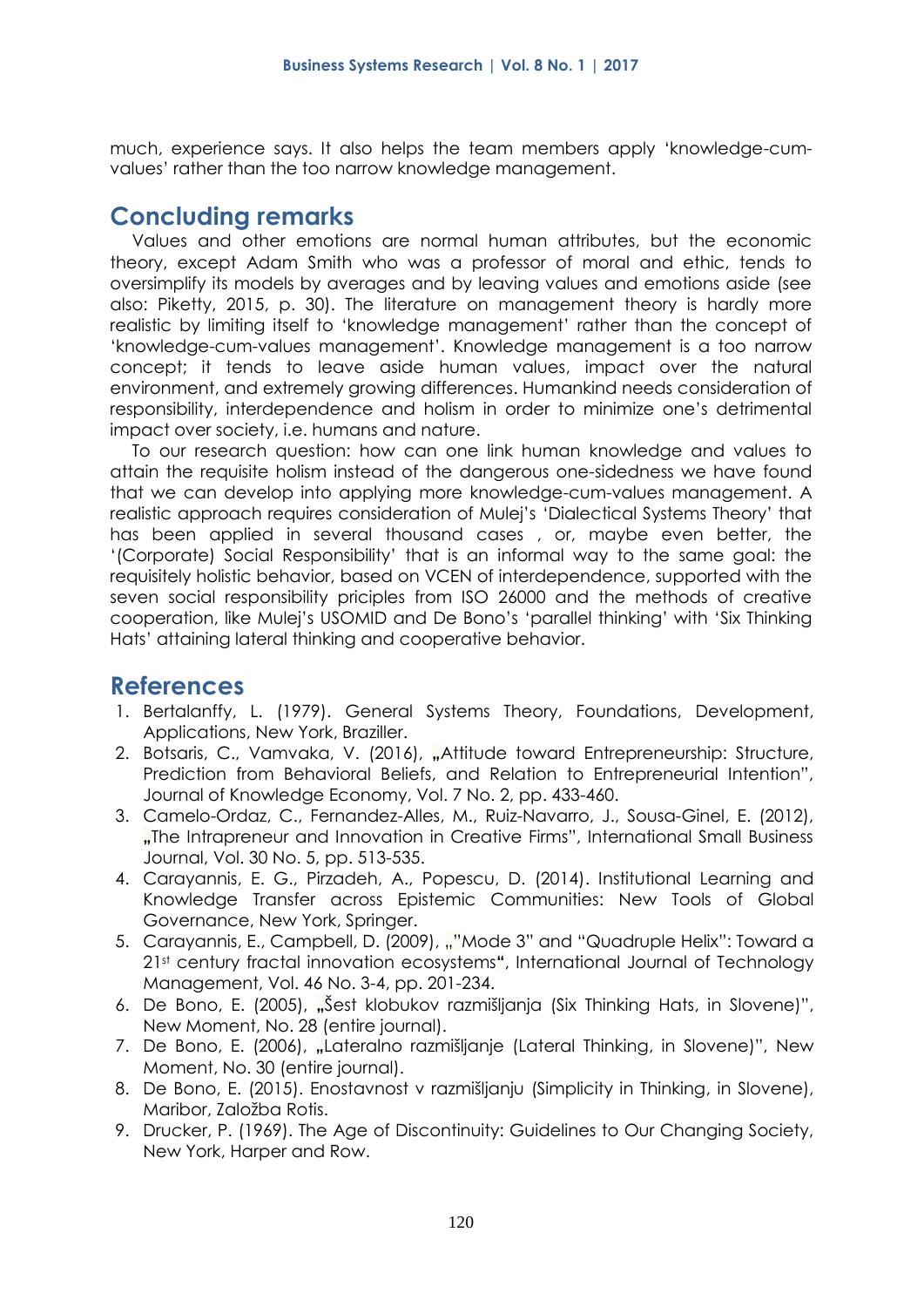- 10. Dubina, I., Carayannis, E., Campbell, D. (2012), "Creativity Economy and a Crisis of the Economy? Coevolution of Knowledge, Innovation, and Creativity, and of the Knowledge Economy and Knowledge Society", Journal of Knowledge Economy, Vol. 3 No.1, pp. 1-24.
- 11. Ečimović, T., Mulej M., et al. (2016), "The Sustainability and World Governing for Better Tomorrow and Survival of Homo sapiens Civilization", in Proceedings of the 12 ECPD International Conference "Future of the World between Globalization and Regionalization", Belgrade, October 28<sup>th</sup> and 29<sup>th</sup> 2016.
- 12. European Union (2011), "Communication from The Commission to The European Parliament, The Council, The European Economic and Social Committee and The Committee of the Regions: A Renewed EU Strategy 2011-14 for Corporate Social Responsibility", European Commission, Com (2011) 681 Final, Brussels.
- 13. François, C. (Ed.) (2004). International Encyclopedia of Systems and Cybernetics, Munich, Saur.
- 14. Howkins, J. (2001). The creative economy: How people make money from ideas, London, Penguin.
- 15. International Standard Organization (2010), "ISO 26000", available at: http://www.iso.org/iso/discovering\_iso\_26000. pdf (10 October 2016)
- 16. Kaufman, B. E. (2015), **"**Market competition, HRM, and firm performance: The conventional paradigm critiqued and reformulated", Human Resource Management Review, Vol. 25 No. 1, pp. 107-125.
- 17. Korten, D. (2009), Agenda for a New Economy: From Phantom Wealth to Real Wealth, San Francisco, Berrett-Koehler.
- 18. Kuratko, D. (2016). Entrepreneurship: Theory, Process, and Practice, Nashville, Cencage/South-Western Publisher.
- 19. Lafley, A., Johnson, M. (2010). Seizing the White Space: Business Model Innovation for Growth and Renewal, Boston, Harvard Business Press.
- 20. Leiponen, A., Helfat, C. (2010), "Innovation objectives, knowledge sources, and the benefits of breadth", Strategic Management Journal, Vol. 31 No. 2, pp. 224- 236.
- 21. Leydesdorff, L. (2006). The Knowledge-based Economy, Boca Raton, Universal Publishers.
- 22. Mandel, R., Noyes, E. (2016), **"**Survey of experiential entrepreneurship education offering among top undergraduate entrepreneurship programs", Education + Training, Vol. 58 No. 2, pp. 164-178.
- 23. Mulej, M. (1979). Ustvarjalno delo in dialektična teorija sistemov (Creative Work and the Dialectical Systems Theory, in Slovenian), Celje, Razvojni center.
- 24. Mulej, M. and 14 coauthors, (2013a). Dialectical Systems Thinking and the Law of Requisite Holism concerning Innovation, Litchfield Park, Arizona, Emergent Publications.
- 25. Mulej, M., Dyck, M. (Eds.) (2014). Social responsibility beyond neoliberalism and charity, Shirjah, UAE, Bentham Science.
- 26. Mulej, M., Hrast, A., Ženko, Z. (2013b), "Social Responsibility measures and measurement", Systems Practice and Action Research, Vol. 26 No. 6, pp. 475- 484.
- 27. Mulej, M., Merhar, V., Žakelj, V., Hrast, A., Čagran, B. (Eds.) (2016), Nehajte sovražiti svoje otroke in vnuke, 3 volumes, in Slovene, IRDO and Kulturni center Maribor.
- 28. Mulej, M., Ženko, Z., Dyck, R., Ženko, Z. (Eds.) (2013d). Systemic practice and action research, New York, Plenum Press.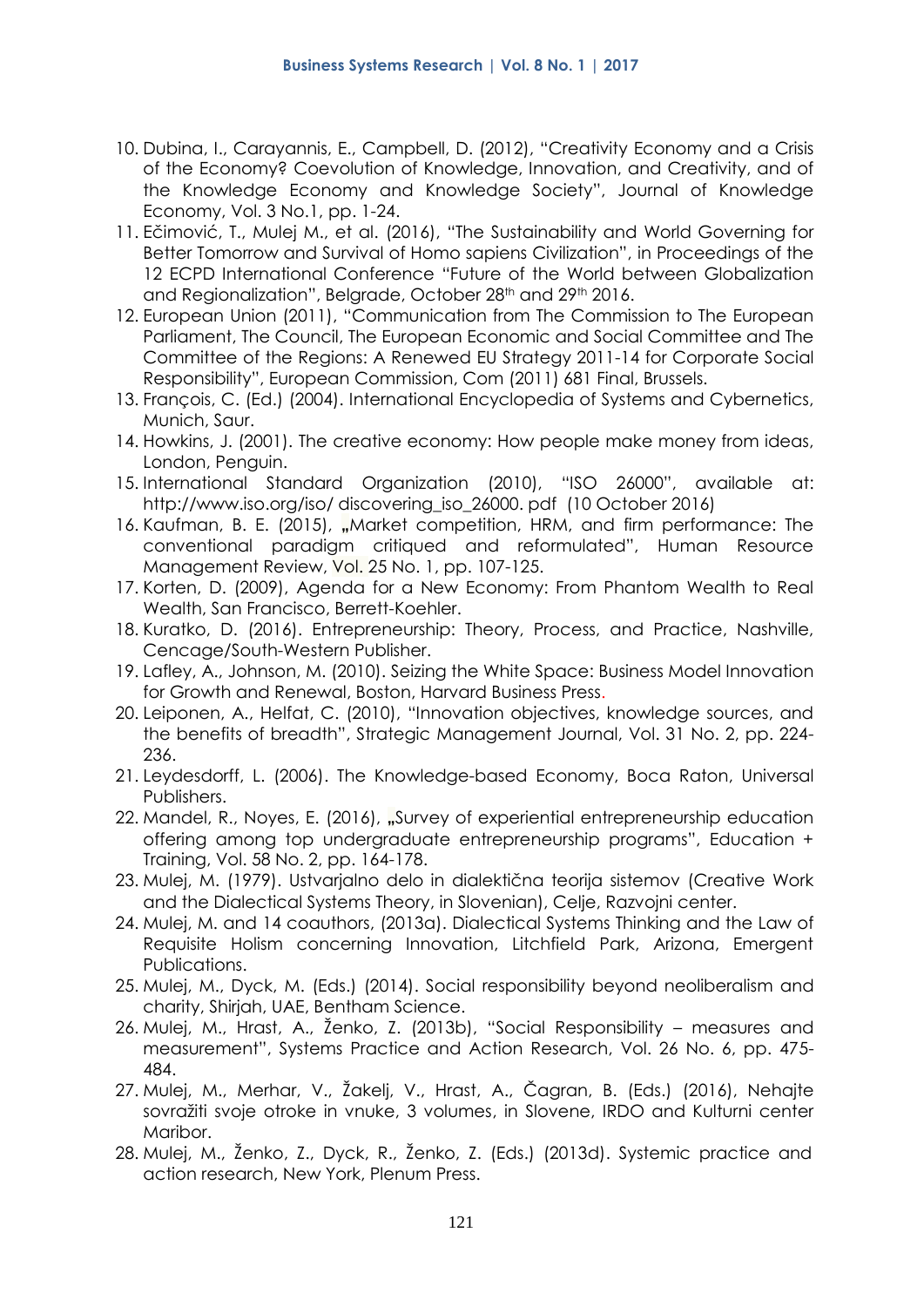- 29. Mulej, M., Ženko, Z., Potočan, V. (2009), "Odprto inoviranje" namesto "zaprtega inoviranja" = 'Open innovation' replaces 'closed innovation'. Naše gospodarstvo, Vol. 55 No. 1-2, pp. 76-84.
- 30. Peterman, E. N., Kennedy, J. (2003), "Entreprise Education: Influencing Students' Perceptions of Entrepreneurship", Entrepreneurship Theory and Practice, Vol. 28 No. 2, pp. 129-144.
- 31. Piketty, T. (2015). Kapital v 21. Stoletju (Original: Le capital au XXIe siẻcle, Slovene edition), Ljubljana, Mladinska knjiga.
- 32. Potočan, V., Nedelko, Z. (2014), "Management innovativeness: A case of Slovenian small and medium enterprises", Transformations in Business and Economics, Vol. 13 No. 1, pp. 41-59.
- 33. Powell, W., Snellman, K. (2004), "The Knowledge Economy", Annual Review of Sociology, Vol. 30 No.1, pp. 199-220.
- 34. Ralston, D., Egri, C., Furrer, O., Mockaitis, A. et al. (2014), "Societal-Level Versus Individual-Level Predictions of Ethical Behavior: A 48-Society Study of Collectivism and Individualism", Journal of Business Ethics, Vol. 122 No. 2, pp. 283-306.
- 35. Ralston, D., Egri, C., Reynaud E., Srinivasan, N., et al. (2011), "A Twenty-First Century Assessment of Values across the Global Workforce", Journal of Business Ethics, Vol. 104 No. 1, pp. 1-31.
- 36. Rašič, K. (2015), "Sistem indikatorjev tehnično-tehnoloških raziskav, inovativnosti in znanja na primeru tranzicijskega gospodarstva", PhD dissertation, Maribor, Univerza v Mariboru, Ekonomsko-poslovna fakulteta.
- 37. Smith, A. (1759, ed. 2000). The Theory of Moral Sentiments, Prometheus Books, New York.
- 38. Smith, A. (1776, ed. 1998). An Inquiry into the Nature and Causes of the Wealth of Nations, Modern Library, New York.
- 39. Teece, D. (1998), "Capturing value from knowledge assets: The new economy, markets for know-how, and intangible assets", California management review, Vol. 40 No. 3, pp. 55-79.
- 40. Tidd, J., Bessant, J. (2009). Managing innovation: Integrating Technological, Market and Organizational Change, Hoboken, New Jersey, John Wiley and Sons.
- 41. Wiener, N. (1985). Cybernetics or control and communication in the animal and the machine, Cambridge, Mass, M.I.T. Press.
- 42. Ženko, Z., Hrast, A., Mulej, M. (2013a), "Social responsibility: measures and measurement as a basis for organizational systemic action", Systemic practice and action research, Vol. 26 No. 6, pp. 475-484.
- 43. Ženko, Z., Mulej, M., Mulej, N., Hrast, A., (2013b), "Solving the economic crisis with (requisitely) holistic approach and (ethics of) interdependence", Business Systems Review, ISSN 2280-3866, 2013, Vol. 2 No. 2, pp. 10-35.
- 44. Zore, M. (2015), "Krepitev inovativnosti podjetij v Sloveniji z razvojem družbene odgovornosti", PhD dissertation, Maribor, Univerza v Mariboru, Ekonomskoposlovna fakulteta.